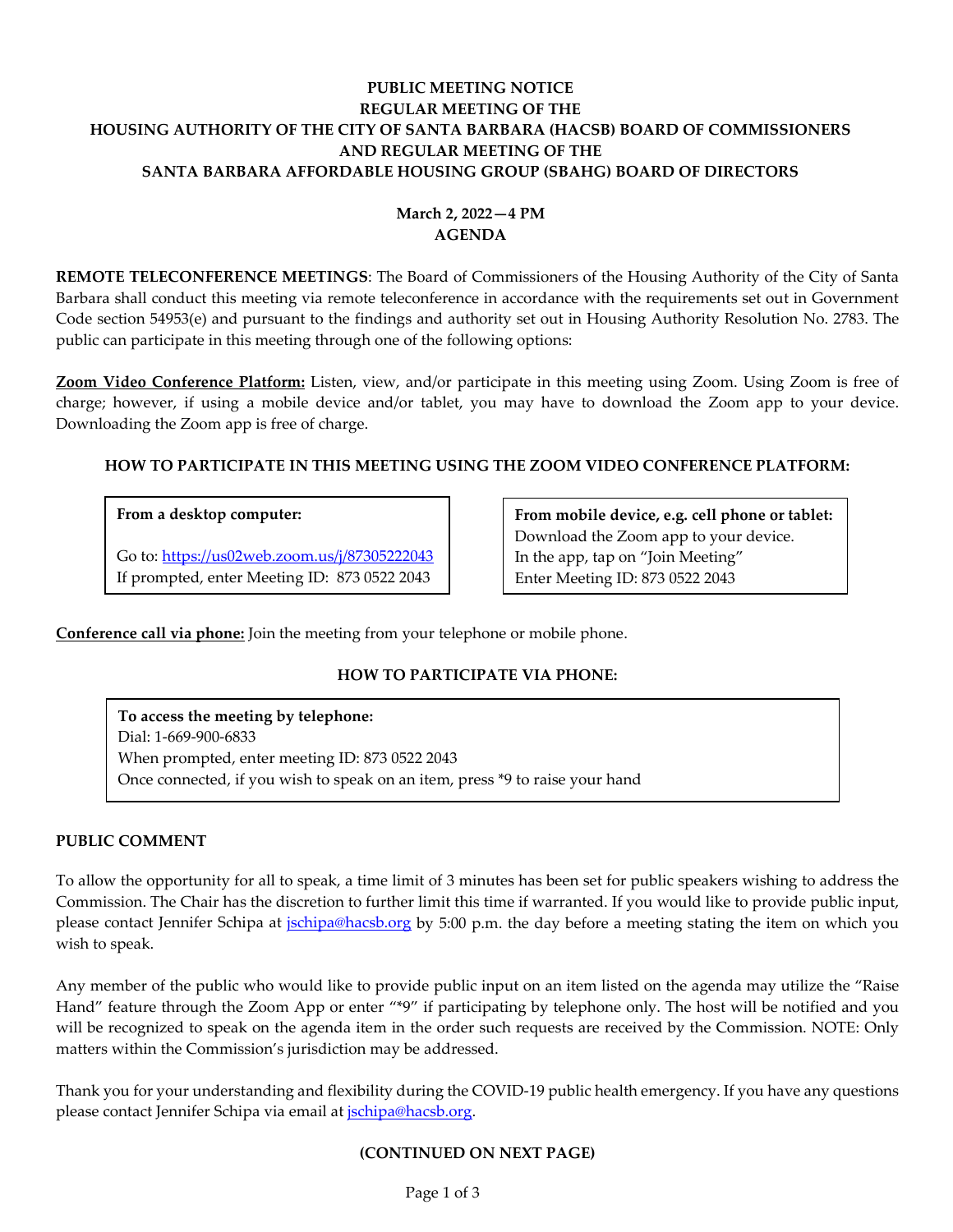- **I. Roll Call** Almengor **Latter Lines and Almengor** Rowell Faulstich Wheatley Fenger \_\_\_\_\_\_\_\_\_ Boss \_\_\_\_\_\_\_ Muñoz \_\_\_\_\_\_\_
- **II. Public Comment** Any member of the public may address the Housing Authority Commission and SBAHG Directors for up to three minutes on any subject within the jurisdiction of the Housing Authority and/or SBAHG that is not scheduled for a public discussion before them. The total time for this item is ten minutes.

## **III. Consideration of Minutes**

To be taken under Consent Calendar below.

## **IV. Bills and Communications**

- [1. Letter from HUD approving HACSB Annual Plan for the PHA Fiscal Year beginning April 1, 2022.](https://hacsb.org/download/meetings_2022/items/march/Item-IV.1_HUD-PHA-Plan-Approval.pdf)
- [2. Letter from HUD regarding Section 8 Management Assessment Program \(SEMAP\) score of "High Performer".](https://hacsb.org/download/meetings_2022/items/march/Item-IV.2_2020-SEMAP-Notification.pdf)
- **V. Consent Calendar** *The following Consent Calendar items will not usually require discussion by the Commission. Items on the Consent Calendar may be approved by a single motion. Any Consent Calendar item is open for discussion and a separate vote by the Commission upon request of any Commissioner. Should a member of the public wish to comment on an item on the Consent Calendar below, please come forward to speak at the time the Commission considers the Consent Calendar.*

### **1. Subject: Consideration of Minutes**

Recommendation: That the HACSB Commission [and SBAHG Board approve the Minutes of their February](https://hacsb.org/download/meetings_2022/items/march/Item-V.1_Minutes-02-02-2022.pdf) 2, 2022 Regular Meeting.

### **2. Subject: Expenditures November 2021**

[Recommendation: That the Commission approve costs incurred and payments made for the month of](https://hacsb.org/download/meetings_2022/items/march/Expenditure-Report-2021-11-COMPLETE_short.pdf)  November 2021.

### **3**. **Subject: Expenditures December 2021**

[Recommendation: That the Commission approve costs incurred and payments made for the month of December](https://hacsb.org/download/meetings_2022/items/march/Expenditure-Report-2021-12-COMPLETE_short.pdf) 2021.

### **VI. Report of Executive Director**

# **1. [Subject: Housing Authority's Diversity, Equity and Inclusion Plan](https://hacsb.org/download/meetings_2022/items/march/Item-VI.1_DEI-Report.pdf)**

Recommendation: That the Commission receive a report on staff's progress toward the Housing Authority's Diversity, Equity and Inclusion (DEI) Plan.

### **2. Subject: Development Update**

Recommendation: That the Commission receive a verbal report on the status of developments in planning and/or under construction.

### **VII. Treasurer's Report**

### **[1. Subject: Investment Report for the Quarter Ended December](https://hacsb.org/download/meetings_2022/items/march/Item-VII.1_Investment-Report-2021-12-31.pdf) 31, 2021**

Recommendation: That the Commission: (1) review and order filed the quarterly investment report for quarter ended December 31, 2021, and (2) approve an updated and amended version of the Authority's Investment Policy.